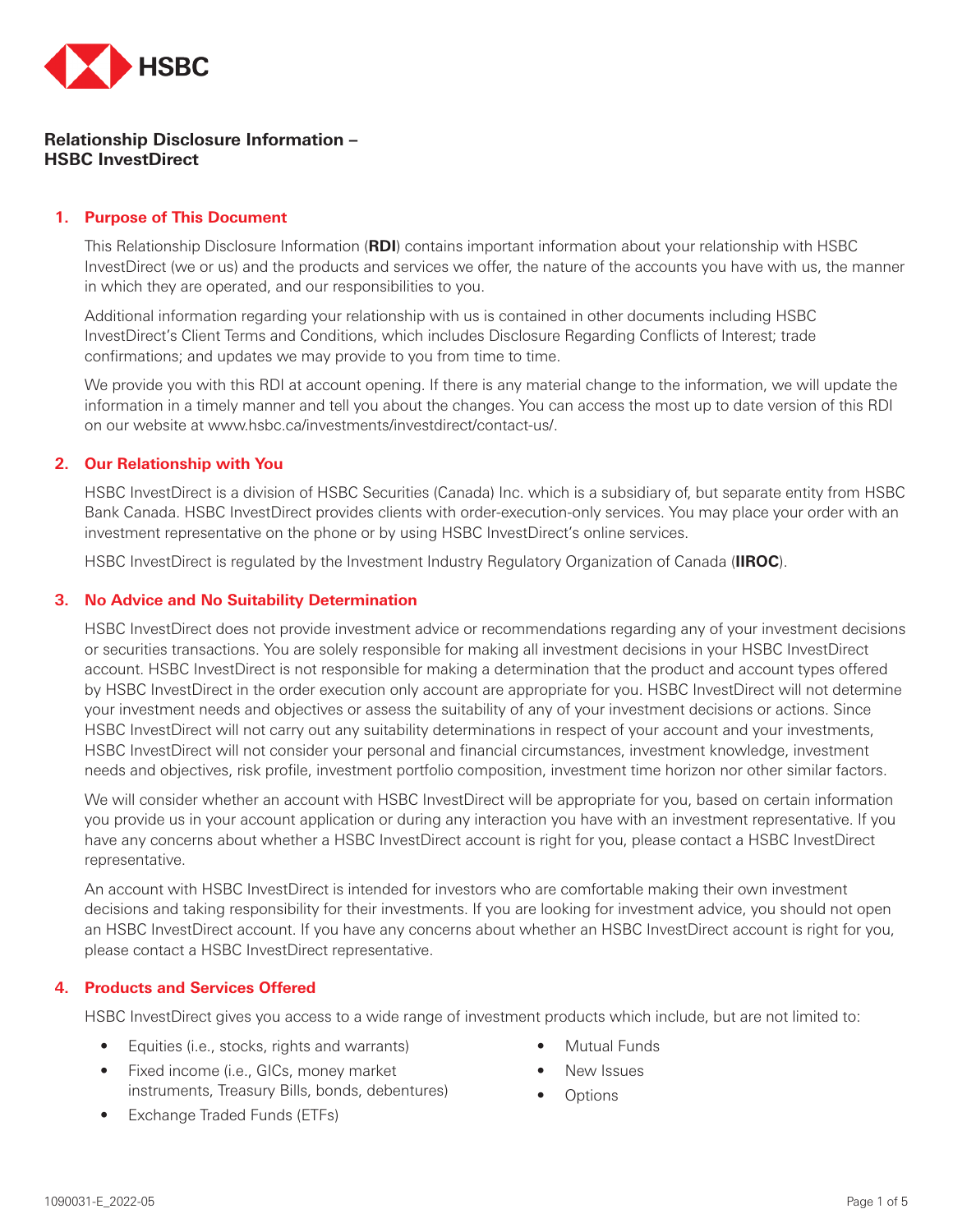We also offer you the following types of self-directed accounts:

- Registered Accounts, including RRSPs, RRIFs, RESPs, LIRAs, LRSPs, LIFs, and LRIFs
- Tax-Free Savings Accounts
- Individual and joint accounts
- For a current list of our products and services, please visit www.hsbc.ca/investments/investdirect/.

HSBC InvestDirect limits its offering of options to only exchange traded options. It does not offer trading in over- thecounter options or trading in future contracts.

There are risks associated with investing in investment products through an order-execution-only account. As we have explained above, in an HSBC InvestDirect Account, you make your own investment decisions and HSBC InvestDirect will not provide you any recommendations or investment advice.

The following sections in HSBC InvestDirect's Client Terms and Conditions explain the risks associated with the trading of certain investments or the use of certain investment strategies:

- **Margin:** Margin Account Terms and Conditions
- **Short Selling:** Short Sale Risk Terms and Conditions
- **Options:** Options Trading Terms and Conditions; Risk Disclosure Statement for Futures and Options
- **Futures:** Risk Disclosure Statement for Futures and Options

There is also a greater risk when using borrowed money to finance the purchase of securities also called "leveraging". For information regarding the risks of leveraging, please refer to HSBC InvestDirect's Client Terms and Conditions, "Using Borrowed Money to Purchase Securities."

## **5. Account Documentation and Reporting**

**Account Opening Documents.** We encourage you to read these important documents which include:

- HSBC InvestDirect's Client Account Application
- HSBC InvestDirect's Client Terms & Conditions
- Welcome Letter
- Conflict of Interest Disclosure
- Commission and Fee Schedule
- An overview of the various account types available at HSBC InvestDirect
- IIROC Brochures: An Investor's Guide to "Making" a Complaint: A Guide for Investors" and "How Can I Get My Money Back: A Guide for Investors"

• The Canadian Investor Protection Fund (CIPF) brochure

• Cash, Foreign currency, margin with options and

short-selling accounts • Formal trust accounts

• Corporate/Non-Personal accounts

- The HSBC InvestDirect Resolving Your Complaints brochure
- The "How IIROC Protects Investors" Brochure
- Trusted Contact Person Information Form

**Account Statements.** You will receive electronic statements directly to your HSBC InvestDirect online account on a quarterly or monthly basis. Monthly statements are only issued for those months in which there is activity in your account(s). Quarterly statements are sent when there is a cash balance or security positions in your account(s) at the end of the quarter. Your account statement confirms all activity, including purchases and sales of securities, contributions and withdrawals, dividends, interest earned and paid, transfers, and any other transactions that occurred in your account over the pervious period. These statements also list your holdings and the net value of your portfolio as of the date on the statement.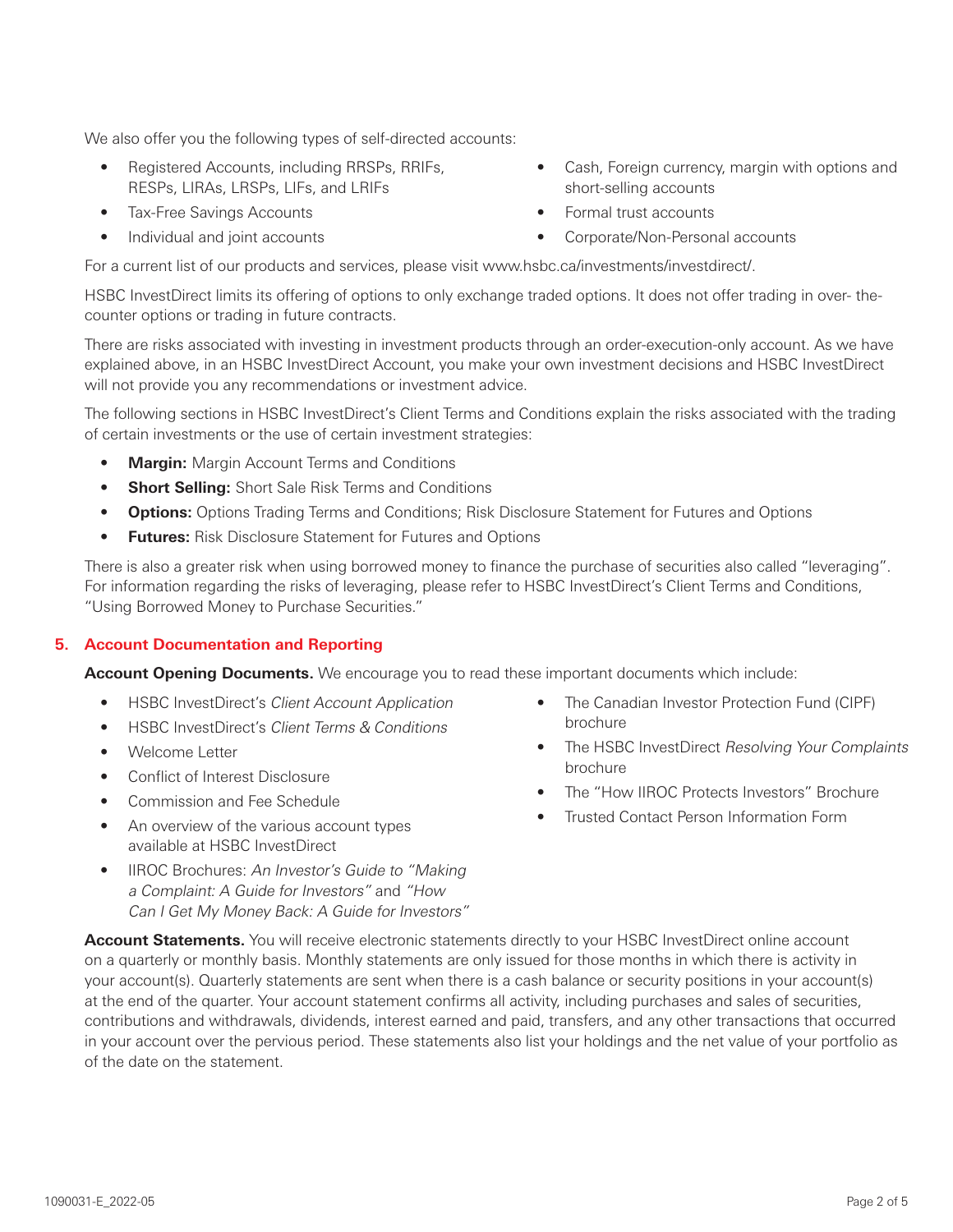**Trade Confirmations.** HSBC InvestDirect will provide you with electronic trade confirmations of the details of every purchase, sale or other relevant transaction details. The trade confirmation will include:

- The quantity and description of the security purchases or sold;
- The price per security paid or received, and
- The amount of applicable transaction charges.

You may choose not to receive your statements and trade confirmations electronically, and instead request to be mailed paper copies by calling us at 1-800-760-1180.

**Annual Account Reporting.** In accordance with securities law requirements, HSBC InvestDirect provides you, on an annual basis, with the following reports for each account you hold with us:

- Investment Performance Report; and
- Fees and Other Compensation Report.

#### **6. Conflicts of Interest**

Material conflicts of interest and material conflicts of interest that are reasonably foreseeable and that cannot be avoided, will be addressed in your best interest and will be disclosed to you where required, in a timely manner. Please refer to the Disclosure Regarding Conflicts of Interest attached to HSBC InvestDirect's Client Terms and Conditions.

#### **7. Account Fees, Service Charges and Other Costs of Making an Investment**

HSBC InvestDirect will deduct from your Account any applicable administrative fees, costs, charges, commissions and transaction charges for operating your Account and placing orders for you.

Generally, the costs, commissions and fees you will be charged will depend upon the balance in your Account(s), the amount of your transaction, the types of products you transact in, the services you use, and on the kind of banking relationship you have with HSBC Bank Canada (such as being an HSBC Premier or HSBC Advance customer).

A detailed description of the service fees and charges that you will or may incur relating to the general operation of your Account and a description of charges that you will or may incur in buying, selling or holding investments with us, is available at www.hsbc.ca/investments/investdirect/.

The fees, costs, expenses and charges you will encounter as an investor include:

- 1. **Commissions.** When you buy or sell certain investment products, such as options, equities, mutual funds, or fixed-income investments, you will be charged a commission. Commission rates vary and minimum amounts may apply.
- 2. **Fees and sales charges.** Mutual fund companies may charge, among other things, management fees, frontend loads, back-end loads, short-term trading fees and deferred sales charges (as of June 1, 2022, mutual fund companies will cease to offer deferred sale charge option securities). In addition, you may incur miscellaneous fees such as set-up fees, processing fees and early redemption charges.
- 3. **Trailing commissions.** Mutual fund companies may also pay trailing commissions to investment dealers for the services provided by the investment dealer. A trailing commission is an ongoing fee paid to investment dealers from the management fee of the mutual fund.

Effective June 1, 2022, due to regulatory changes, mutual funds that pay a trailing commission should no longer be held in the accounts of Canadian order-execution-only dealers, including HSBC InvestDirect.

If, after June 1, 2022, you transfer in-kind to HSBC InvestDirect a mutual fund that pays a trailing commission, depending on the specific mutual fund, HSBC InvestDirect will proceed with one of the following steps:

- a. Switching your mutual fund that pays a trailing commission to a different series of the same mutual fund that does not pay a trailing commission. In some cases, your new series may have a different distribution policy or currency.
- b. If a switch is unavailable, determining that the mutual fund company that manages the mutual fund will pay you a management fee rebate equal to the amount of the trailing commissions you pay.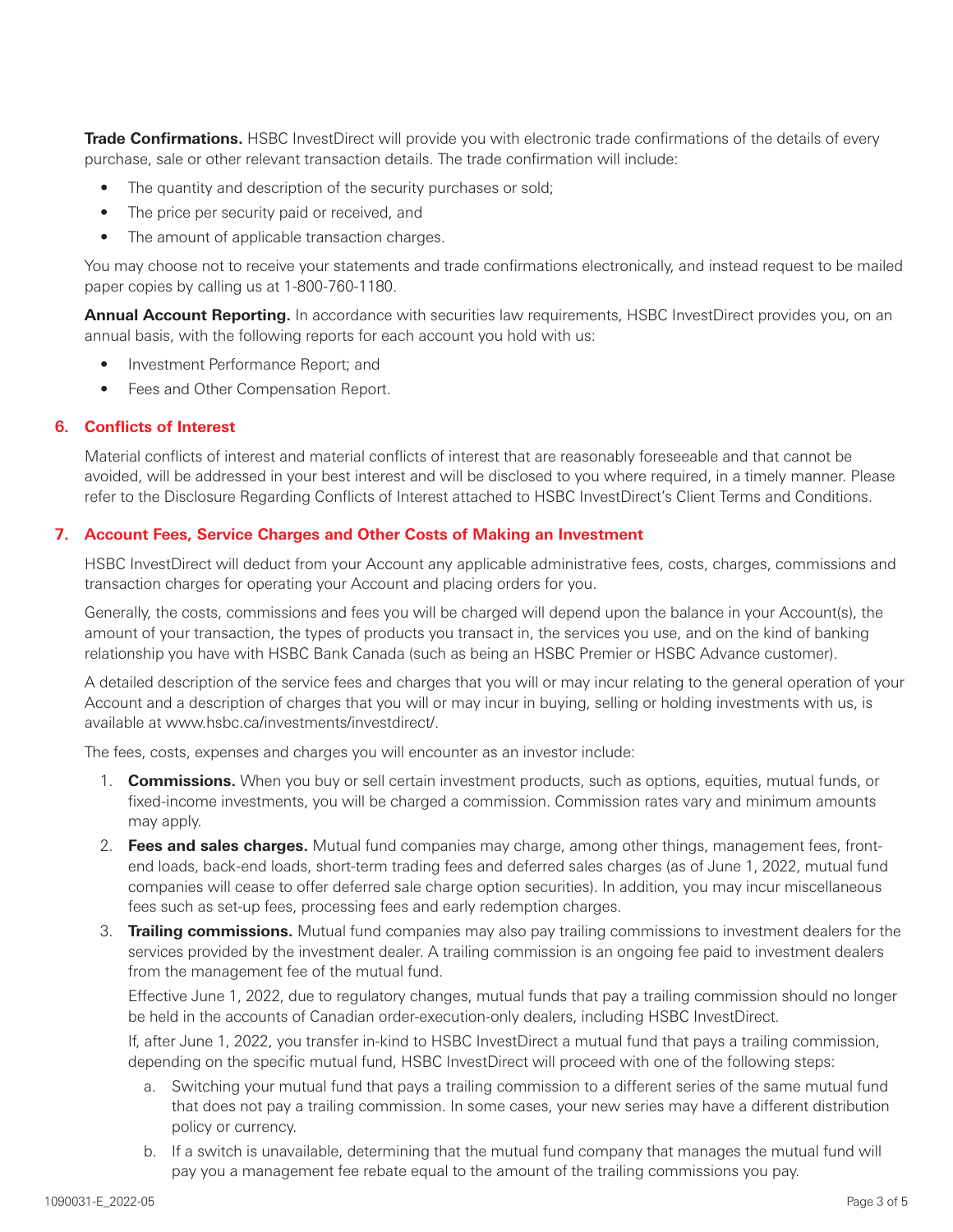c. If a switch or a management fee rebate is unavailable, paying you a dealer rebate equal to the amount of the trailing commissions we receive from your mutual fund's manager.

The frequency with which you receive dealer rebates from us will depend on when trailing commissions are paid to us by the mutual fund manager. If you receive dealer rebates, your account statements and transaction history will show the dealer rebate payments you receive.

For further details on trailing commissions, please read the mutual fund company's simplified prospectus and the mutual fund's Fund Facts document, available at www.sedar.com or you can contact us to request a copy.

4. **Administrative fees.** Depending on the kind of banking relationship you have with HSBC Bank Canada (such as being an HSBC Premier or HSBC Advance customer), the total amount you have invested at HSBC InvestDirect, and the number of trades you make at HSBC InvestDirect each quarter, you may incur a range of administrative, transaction, maintenance and processing fees.

Other administrative fees include, but are not limited to charges for annual administration costs related to registered plans and account inactivity, wire transfers, document administration, security registration, transfersout, special courier fees, certificate deposit, and special services.

5. **Foreign exchange fees.** If foreign exchange transactions take place in your Account we may earn revenue on the currency conversion, based on the current bid and ask rates for the foreign currency (commonly referred to as the "spot rate") plus a spread rate applied by HSBC InvestDirect. The spread rate means the difference between the rate we receive and the rate you receive.

# **8. Impact of Fees and Expenses**

Fees impact the investment returns of your portfolio. Fees charged to your Account reduce the market value of your Account directly, while fees embedded within securities in your Account reduce the market value of those securities. The impact of fees reduces your investment returns and this impact, due to the effect of compounding, increases over time. Every dollar taken out to cover fees is one less dollar left to invest in your portfolio to compound and grow over time.

## **9. Benchmarks**

**Investment Performance Benchmark.** An investment performance benchmark is a market or sector index against which the performance of your investments can be compared. You can use investment performance benchmarks to compare how your investments performed compared to the appropriate market or sector. When comparing your investment returns to the returns of an investment performance benchmark, keep in mind that:

- The composition of your investment portfolio reflects the investment strategy you have chosen, which may result in the performance of your investments and the performance of the benchmark differing; and
- Investment performance benchmarks do not generally include charges and other expenses.

Although securities regulations mandate the provision of account performance and fees and other compensation reports for your account held with us, there is no requirement to provide benchmark information to clients in any of these reports. As your HSBC InvestDirect Account is an order-execution-only account, we do not provide benchmark information.

# **10. Potentially Vulnerable Clients**

We are committed to protecting our older and vulnerable clients. Pursuant to securities regulatory requirements, we will ask you if you would like to name a Trusted Contact Person (TCP) associated with your Account(s) with us. A TCP is someone you trust to assist us in protecting your investments with us, but naming a person as your TCP does not give them authority to make decisions about your account on your behalf. By naming a TCP, you authorize us to contact your TCP in the following situations:

- We identify possible financial exploitation affecting you or your account.
- We have concerns about your mental capacity as it relates to financial decision-making.
- We require the identity and contact information of your legal guardian, executor, trustee or other personal or legal representative, and cannot confirm it with you.
- We require your current contact information, and cannot confirm it with you, including when we cannot contact you.